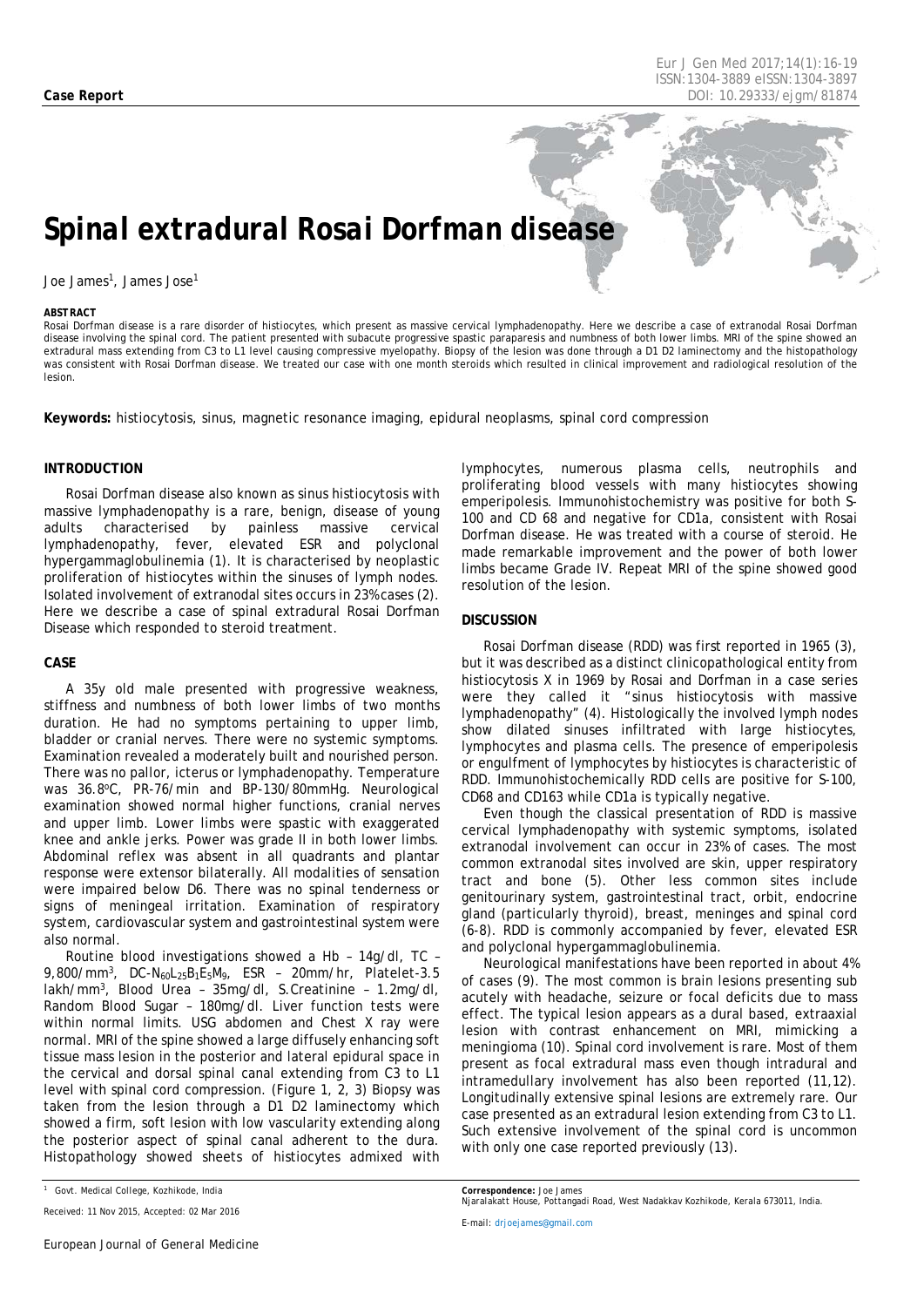

**Figure 1:** *T2 weighted sagittal MRI showing extradural lesion extending from C3 to L1 level*



**Figure 2:** *T1 weighted sagittal MRI showing the lesion causing compressive myelopathy*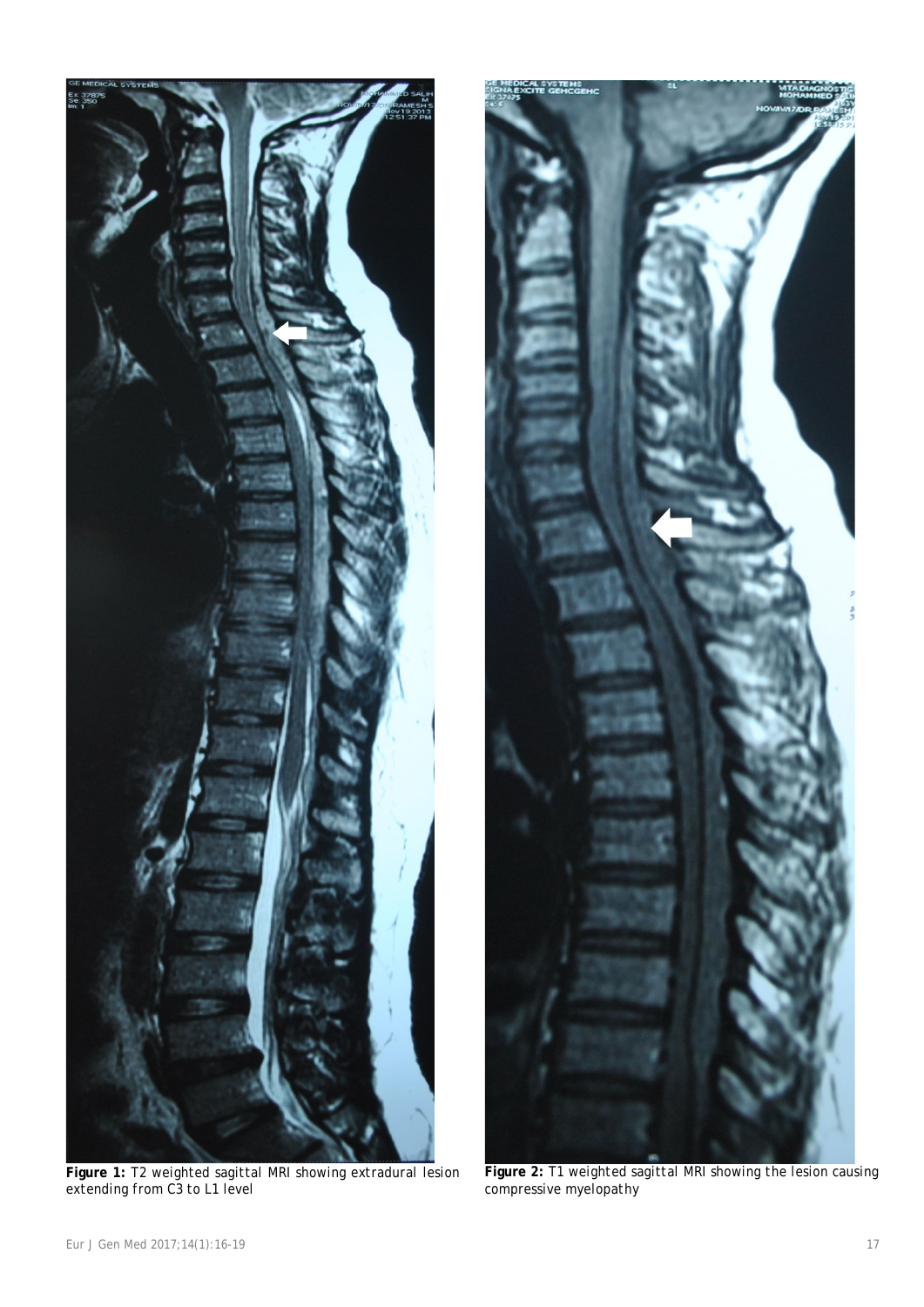

**Figure 3:** *T1 weighted axial MRI of the same lesion*

Focal lesions in brain and spinal cord are usually treated surgically. Other modalities of treatment are radiotherapy and steroids. Since the lesion was extensive, we treated the case

# **REFERENCES**

- 1. Warpe BM, More S V. Rosai-Dorfman disease: A rare clinico-pathological presentation. Australas Med J. 2014;7(2):68–72.
- 2. Gaitonde S. Multifocal, extranodal sinus histiocytosis with massive lymphadenopathy: an overview. Arch Pathol Lab Med. 2007;131(7):1117–21.
- 3. Destombes P. Adénites avec surcharge lipidique, de l'enfant ou adulte jeune, observées aux Antilles et au Mali. Bull Soc Pathol Exot Filiales. 1965;58(6):1169–75.
- 4. Rosai J, Dorfman RF. Sinus histiocytosis with massive lymphadenopathy. A newly recognized benign clinicopathological entity. Arch Pathol. 1969;87(1):63– 70.
- 5. Duarte-Williamson E, Antony F, Rotarescu R. Sinus histiocytosis (Rosai-Dorfman disease) presenting with solitary cutaneous nodule: a very rare clinical entity. Dermatol Pract Concept. 2012;2(2):202a04.
- 6. Foucar E, Rosai J, Dorfman R. Sinus histiocytosis with massive lymphadenopathy (Rosai-Dorfman disease): review of the entity. Semin Diagn Pathol. 1990;7(1):19– 73.

with steroids, which resulted in clinical improvement with radiological resolution of the spinal cord lesion. Chemotherapy has no role in the treatment of RDD (14).

- 7. Lauwers GY, Perez-Atayde A, Dorfman RF, Rosai J. The digestive system manifestations of Rosai-Dorfman<br>disease (sinus histiocytosis with massive disease (sinus histiocytosis lymphadenopathy): review of 11 cases. Hum Pathol. 2000;31(3):380–5.
- 8. Green I, Dorfman RF, Rosai J. Breast involvement by extranodal Rosai-Dorfman disease: report of seven cases. Am J Surg Pathol. 1997;21(6):664–8.
- 9. Foucar E, Rosai J, Dorfman RF, Brynes RK. The neurologic manifestations of sinus histiocytosis with massive lymphadenopathy. Neurology. 1982;32(4):365– 72.
- 10. Theeler BJ, Keylock JB, Yoest SM. Teaching NeuroImage: isolated intracranial Rosai-Dorfman disease mimicking a meningioma. Neurology. 2008;70(13):e42.
- 11. Maiti TK, Gangadharan J, Mahadevan A, Arivazhagan A, Chandramouli BA, Shankar SK. Rosai-Dorfman disease presenting as cervical extradural lesion: a case report with review of literature. Neurol India. 2011;59(3):438– 42.
- 12.Osenbach RK. Isolated extranodal sinus histiocytosis presenting as an intramedullary spinal cord tumor with paraplegia. Case report. J Neurosurg. 1996;85(4):692–6.